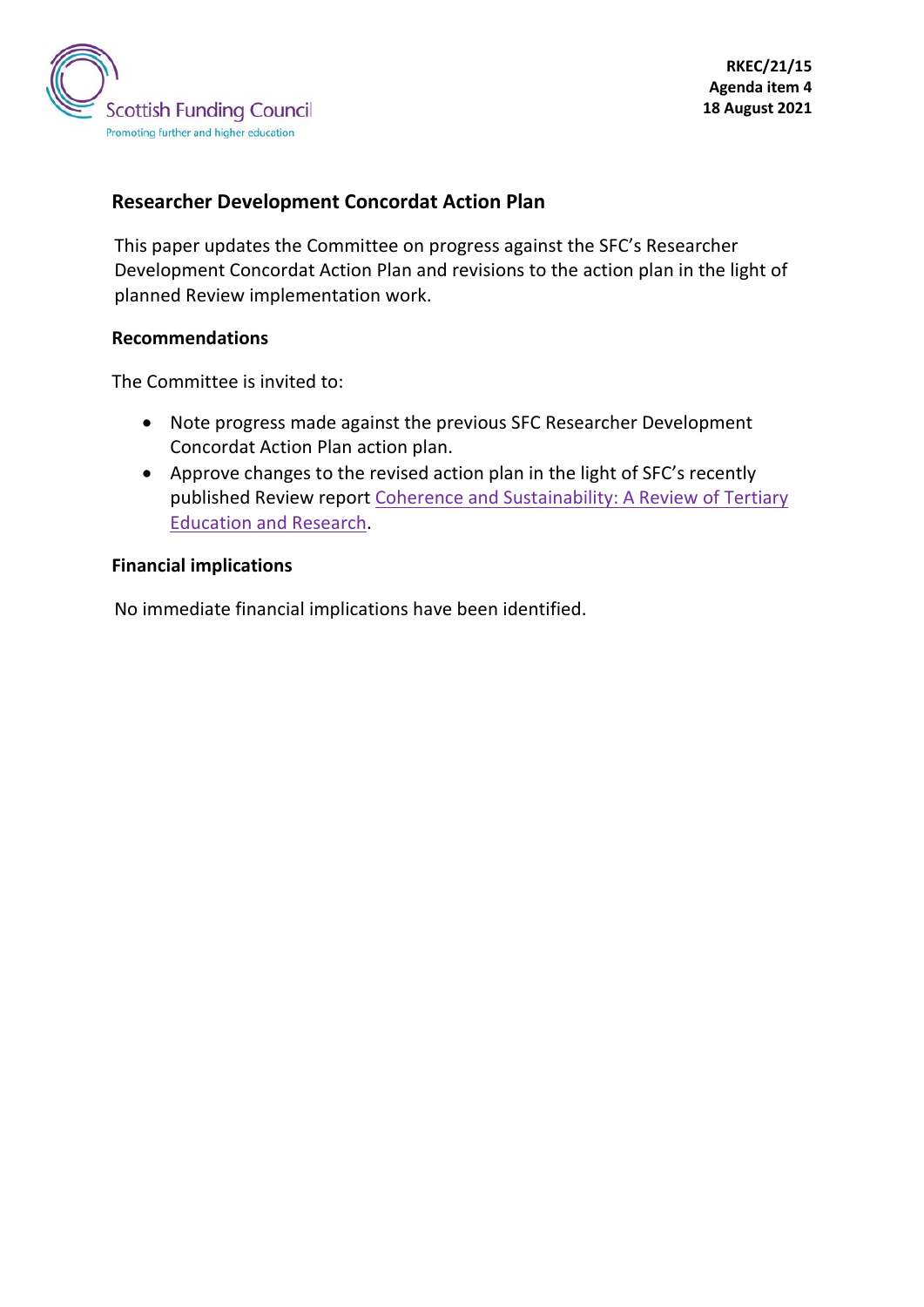## **Researcher Development Concordat Action Plan**

### **Purpose**

- 1. The purpose of this paper is to update the committee on progress against the draft SFC Researcher Development Concordat Action Plan and request its approval of changes to the action plan in light of the recently published SFC Review report [Coherence and Sustainability: A Review of Tertiary Education and](http://www.sfc.ac.uk/review/review.aspx)  [Research](http://www.sfc.ac.uk/review/review.aspx)<sup>[1](#page-0-0)</sup>
- 2. This is paper is for noting and approval.

### **Background**

- 3. The SFC is a signatory to the Concordat to Support the Career Development of Researchers (the Researcher Development [Concordat](http://www.sfc.ac.uk/nmsruntime/logLink.aspx?linkURL=https%3a%2f%2fwww.vitae.ac.uk%2fpolicy%2fconcordat-to-support-the-career-development-of-researchers&linkURLH=349a8847d752814660e075babae555e299537d1bf7122aa84f68b1705f53547f1d281b79274f9c226a781d83ba8c8655daeae4962ab8a5b6b8f5f979e26d6b02)). This Concordat<sup>[2](#page-1-0)</sup> is a statement setting out the expectations and responsibilities of researchers, their managers, employers and funders in relation to career development. It aims to increase the attractiveness and sustainability of research careers in the UK and to improve the quantity, quality and impact of research for the benefit of UK society and the economy.
- 4. In December 2020, the committee provided feedback on a draft version of the Researcher Development action plan. Further planned work on finalising and implementing this plan was delayed due to the pandemic and planned related work being undertaken as part of SFC's Review of Coherent Provision and Sustainability.
- 5. As part of SFC's Review work, significant consideration has been given to the area of researcher development and many of the principles contained within the Concordat. In light of recommendations published within the Review report, it now makes sense for the Concordat action plan to be updated and, where possible, for actions outlined within the previous action plan to be incorporated into forthcoming Review implementation work. This will reduce the chance of work being unnecessarily duplicated and ensure full integration of the Concordat principles within SFC policies and processes.

### **Progress against Concordat principles**

6. SFC progress against the Concordat principles has been listed in the table in Annex A.

 $1$  http://www.sfc.ac.uk/review/review.aspx

<span id="page-1-0"></span><sup>&</sup>lt;sup>2</sup> https://www.vitae.ac.uk/policy/concordat-to-support-the-career-development-of-researchers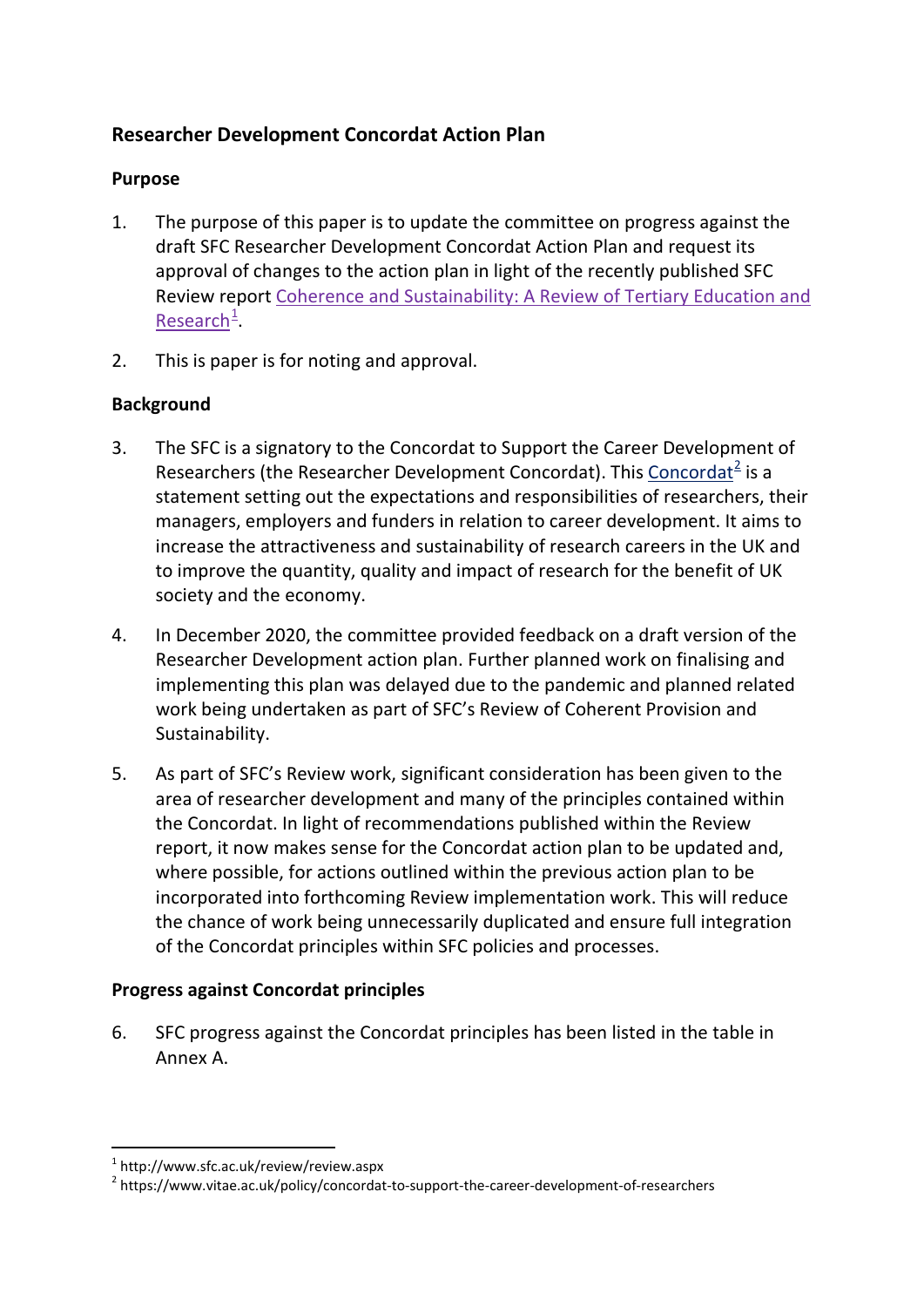### **Revised Action Plan**

- 7. A revised draft of the SFC's Researcher Development Concordat Action Plan is provided as Annex A to this paper. The plan has been significantly reformulated to allow previously planned work to be incorporated into Review implementation work.
- 8. This action plan is intended as an interim plan until relevant Review implementation work has been completed, and as such, much of the contextualising detail provided in the previous action plan has been stripped back, to focus on work that can be carried out within the context of the Review. Once Review implementation plans have been finalised, this information will be updated and added back into the action plan.
- 9. The revised plan shows the specific actions SFC will take to meet its obligations as both a signatory and a funder under the Researcher Development Concordat.

#### **Risk assessment**

- 10. Work undertaken to develop the researcher development agenda has the potential to lead to wide scale changes in research culture and the research environment. Given the potential scale of this change, there is a risk of unforeseen and unintended consequences, some of which could be negative. For this reason, it will be important that an evidence-based approach is used, and that changes are monitored to minimise the risk of unintended negative consequences of any changes that are made.
- 11. On this basis it is suggested that this work is a medium risk at this time.

### **Equality and diversity assessment**

12. Equality impact assessments will be undertaken as part of any review implementation plans.

### **Financial implications**

13. This paper does not have any immediate financial implications for the SFC. No additional costs are anticipated in incorporating proposed actions into review implementation work.

### **Recommendations**

- 14. The Committee is invited to:
	- **Note** progress made against the Researcher Development Concordat principles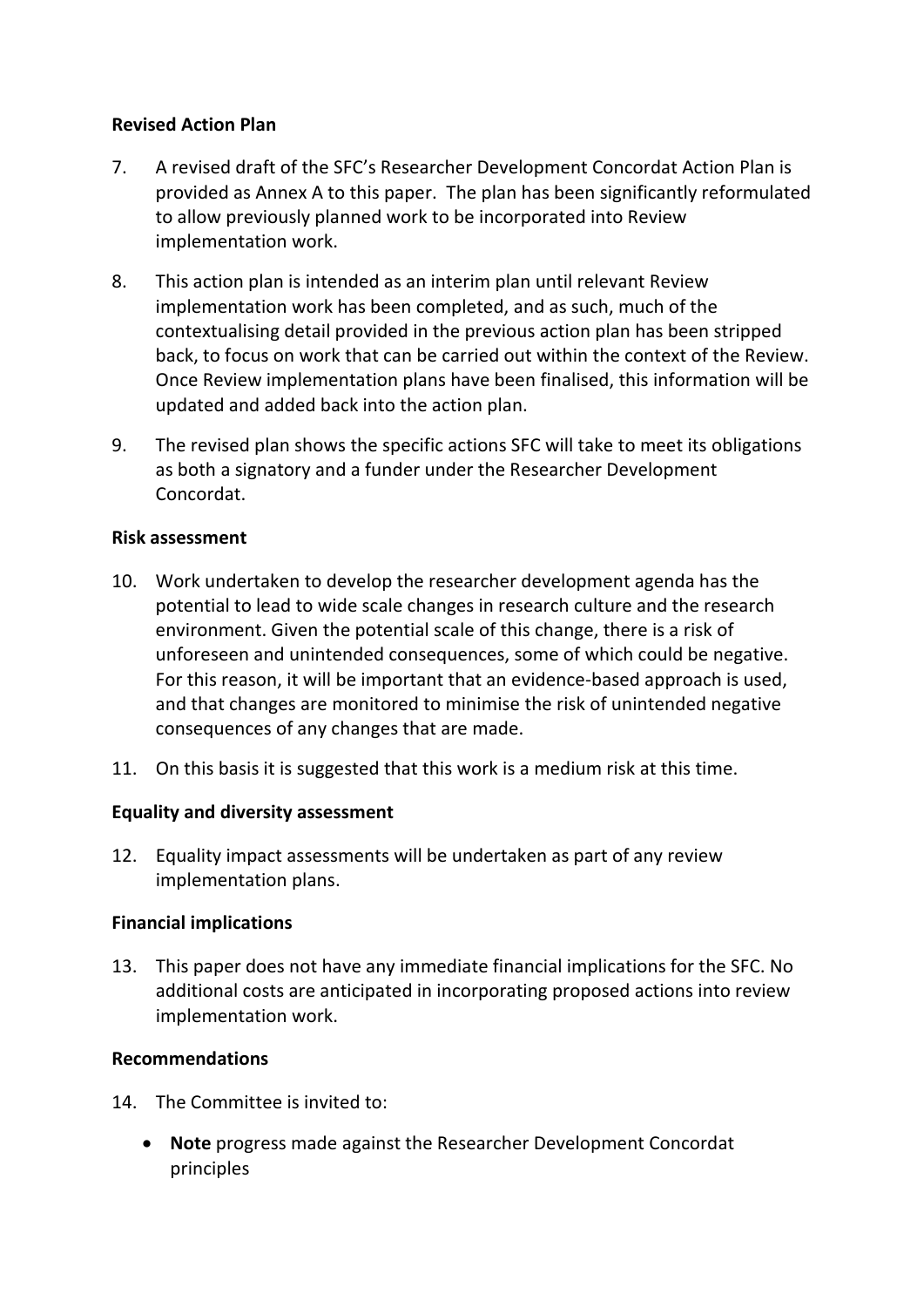• **Approve** changes to the revised SFC Researcher Development Concordat Action Plan in the light of SFC's recently published Review report [Coherence](http://www.sfc.ac.uk/review/review.aspx)  [and Sustainability: A Review of Tertiary Education and Research.](http://www.sfc.ac.uk/review/review.aspx)

#### **Publication**

15. This paper will be published on the Council website.

#### **Further information**

16. Contact: Dr Charlotte Matheson, Policy/Analysis Officer, tel: 0131 313 6650, email: [cmatheson@sfc.ac.uk.](mailto:cmatheson@sfc.ac.uk)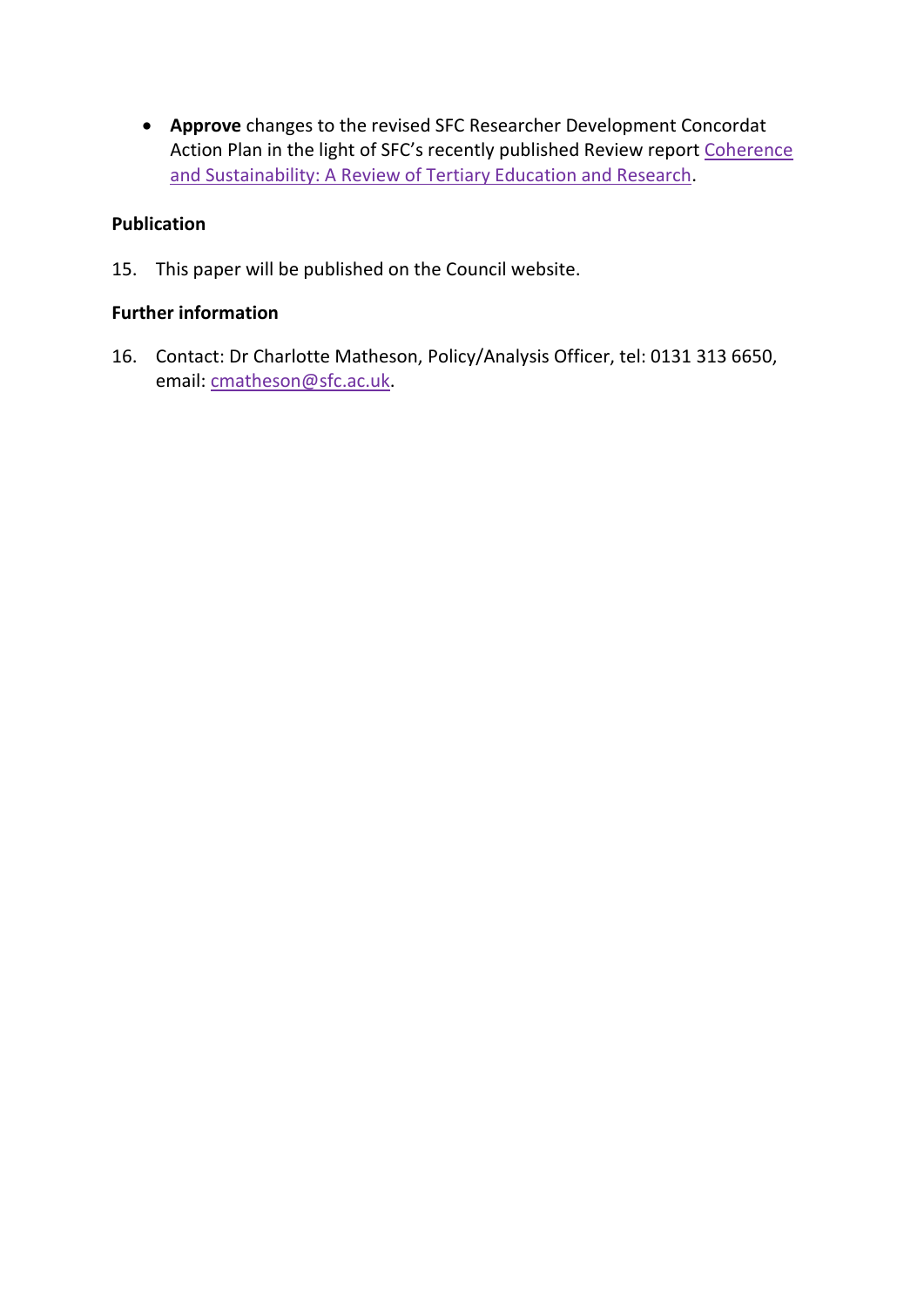### **Revised Researcher Development Concordat Action Plan**

The following plan outlines actions taken against the core funder and signatory requirements outlined in the Concordat to Support the Career Development of Researchers, and recommended future actions (including review recommendations). Funder requirements are divided into three sections:

- a) Environment.
- b) Employment.
- c) Professional and career development.

For clarity, SFC Review recommendations have been listed in *blue italics*.

#### **A. Funder requirements – Environment**

| <b>Funder requirements</b>                                                                                                                                                                                 | <b>Actions taken</b>                                                                                                                                                                                                                                                                                                                                                       | <b>Recommended Actions/Review</b>                                                                                                                                                                                                                                                                                                                                                                                                                                                                                                                                                                                       | <b>Timeframe</b>                                                                     | <b>Measures of</b>                                                                                                                                                                                          |
|------------------------------------------------------------------------------------------------------------------------------------------------------------------------------------------------------------|----------------------------------------------------------------------------------------------------------------------------------------------------------------------------------------------------------------------------------------------------------------------------------------------------------------------------------------------------------------------------|-------------------------------------------------------------------------------------------------------------------------------------------------------------------------------------------------------------------------------------------------------------------------------------------------------------------------------------------------------------------------------------------------------------------------------------------------------------------------------------------------------------------------------------------------------------------------------------------------------------------------|--------------------------------------------------------------------------------------|-------------------------------------------------------------------------------------------------------------------------------------------------------------------------------------------------------------|
|                                                                                                                                                                                                            |                                                                                                                                                                                                                                                                                                                                                                            | <b>Recommendations</b>                                                                                                                                                                                                                                                                                                                                                                                                                                                                                                                                                                                                  |                                                                                      | <b>SUCCESS</b>                                                                                                                                                                                              |
| Include requirements which<br>promote equitable, inclusive<br>and positive research<br>cultures and environments,<br>in relevant funding calls,<br>terms and conditions, grant<br>reporting, and policies. | • Research culture and<br>environment issues<br>considered as part of SFC<br>Review.<br>• EIA assessment required for<br>all SFC funding calls.<br>• Outcome agreements require<br>adherence to Concordat as a<br>condition of grant.<br>• SFC is an active member of<br>the National Forum on<br>Tackling Bullying and<br>Harassment in R&I.<br>• SFC covid-19 mitigation | SFC will commission the sector to develop a<br>blueprint for establishing a positive<br>research culture in Scotland and instigate a<br>broader debate that explores and defines<br>good practice. This will be used to inform<br>requirements promoting positive research<br>cultures in funding calls, terms and<br>conditions, grant reporting and policies.<br>Continue to engage with work of National<br>Forum and contribute to its activities.<br>Update NCPFG proposal guidance to<br>prompt consideration of Concordats in<br>funding calls, terms and conditions, and<br>grant reporting for non-core funds. | Review<br>work: TBD.<br>National<br>Forum work:<br>ongoing.<br>NCPFG:<br>August 2021 | Requirements<br>which<br>demonstrably align<br>with Concordat<br>principles<br>successfully<br>incorporated into<br>relevant funding<br>calls, terms and<br>conditions, grant<br>reporting and<br>policies. |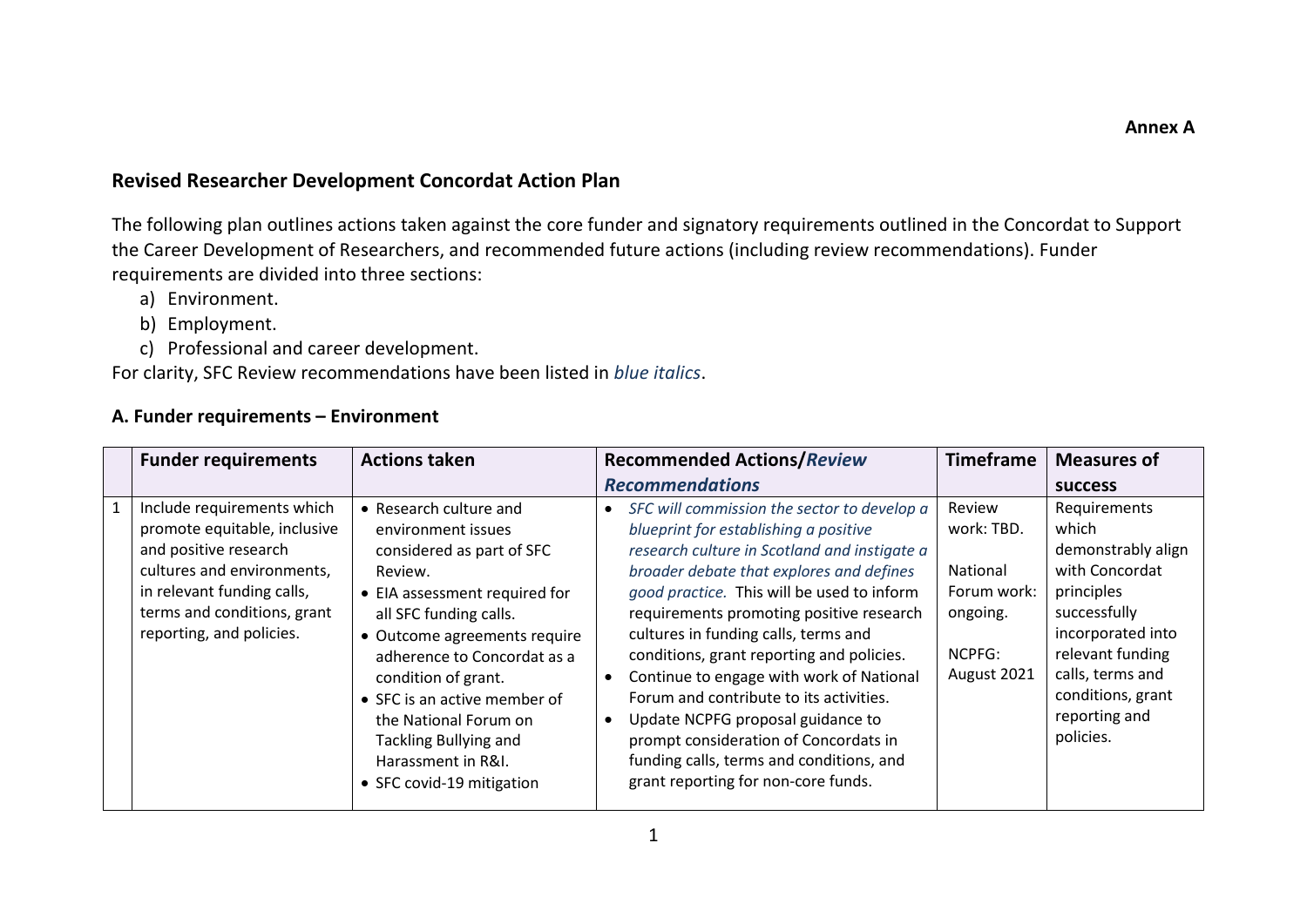|                |                                                                                                                                                                                                                      | funding announced in 2020<br>and 2021 took Concordat<br>principles into account, with<br>specific emphasis on reducing<br>inequality of opportunity<br>across protected<br>characteristics and providing<br>support for PhD students and<br>PDRAs on fixed term<br>contracts.                                                                                                            |                                                                                                                                                                                                                 |                      |                                                                                                                                                            |
|----------------|----------------------------------------------------------------------------------------------------------------------------------------------------------------------------------------------------------------------|------------------------------------------------------------------------------------------------------------------------------------------------------------------------------------------------------------------------------------------------------------------------------------------------------------------------------------------------------------------------------------------|-----------------------------------------------------------------------------------------------------------------------------------------------------------------------------------------------------------------|----------------------|------------------------------------------------------------------------------------------------------------------------------------------------------------|
| $\overline{2}$ | Consider how funding<br>opportunities and policies<br>can facilitate different<br>patterns and ways of<br>working, and promote the<br>wellbeing and mental health<br>of researchers.                                 | • Research culture and<br>environment considered as<br>part of SFC Review.<br>• SFC covid-19 mitigation<br>funding announced in 2020<br>and 2021 took Concordat<br>principles into account, with<br>specific emphasis on reducing<br>inequality of opportunity<br>across protected<br>characteristics and providing<br>support for PhD students and<br>PDRAs on fixed term<br>contracts. | • SFC will commission the sector to develop a<br>blueprint for establishing a positive<br>research culture in Scotland and instigate a<br>broader debate that explores and defines<br>good practice.            | Review<br>work: TBD. | Good researcher<br>development<br>practice defined<br>and incorporated<br>within SFC policies<br>and practices.                                            |
| 3              | Ensure that funding call<br>requirements and selection<br>processes offer equality of<br>opportunity between<br>different groups of<br>researchers, recognise<br>personal contexts, and<br>promote positive research | • EDI considered as part of SFC<br>Review<br>• Outcome agreements require<br>adherence to Concordat as a<br>condition of grant.<br>• SFC covid-19 mitigation<br>funding announced in 2020<br>and 2021 took Concordat                                                                                                                                                                     | SFC will commission the sector to develop a<br>$\bullet$<br>blueprint for establishing a positive<br>research culture in Scotland and instigate a<br>broader debate that explores and defines<br>good practice. |                      | Good practice in<br>researcher<br>development<br>practice (including<br><b>EDI</b> considerations)<br>defined and<br>incorporated into<br>SFC funding call |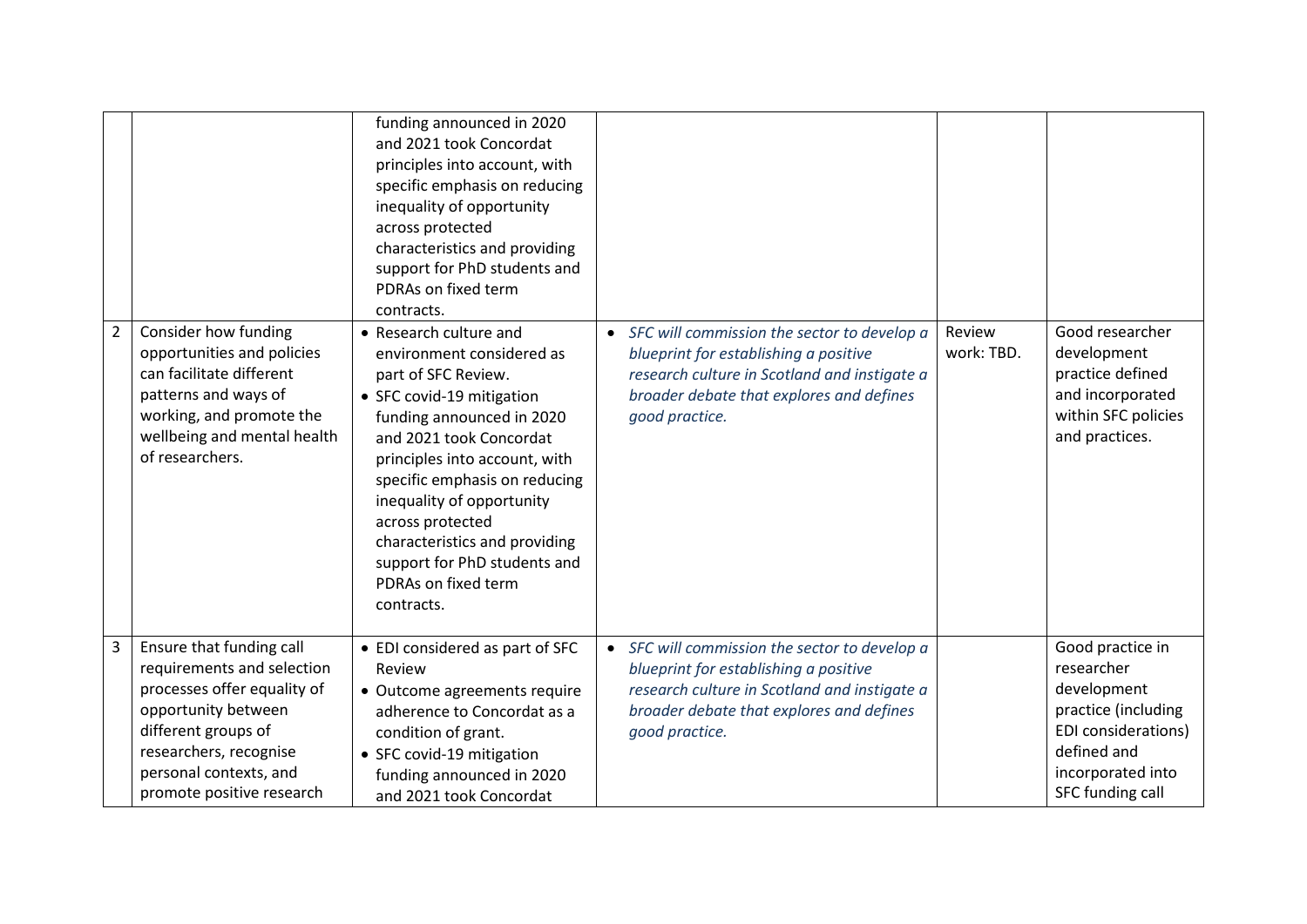| cultures and working | principles into account, with |  | requirements and     |
|----------------------|-------------------------------|--|----------------------|
| conditions.          | specific emphasis on reducing |  | selection processes. |
|                      | inequality of opportunity     |  |                      |
|                      | across protected              |  |                      |
|                      | characteristics and providing |  |                      |
|                      | support for PhD students and  |  |                      |
|                      | PDRAs on fixed term           |  |                      |
|                      | contracts.                    |  |                      |

# **B. Funder Requirements - Employment**

| <b>Funder requirements</b>                                                                                                                                                                  | <b>Actions taken</b>                                                                                                                                                                                                                                                                                                                                                                                                                                                                                                                                                            | <b>Recommended Actions/Review</b>                                                                                                                                                                                                                                                                                                                                                                                                                                          | <b>Timeframe</b>                                                                      | <b>Measures of</b>                                                                                                                                                                                          |
|---------------------------------------------------------------------------------------------------------------------------------------------------------------------------------------------|---------------------------------------------------------------------------------------------------------------------------------------------------------------------------------------------------------------------------------------------------------------------------------------------------------------------------------------------------------------------------------------------------------------------------------------------------------------------------------------------------------------------------------------------------------------------------------|----------------------------------------------------------------------------------------------------------------------------------------------------------------------------------------------------------------------------------------------------------------------------------------------------------------------------------------------------------------------------------------------------------------------------------------------------------------------------|---------------------------------------------------------------------------------------|-------------------------------------------------------------------------------------------------------------------------------------------------------------------------------------------------------------|
|                                                                                                                                                                                             |                                                                                                                                                                                                                                                                                                                                                                                                                                                                                                                                                                                 | <b>Recommendations</b>                                                                                                                                                                                                                                                                                                                                                                                                                                                     |                                                                                       | <b>SUCCESS</b>                                                                                                                                                                                              |
| Include requirements which<br>support the improvement of<br>working conditions for<br>researchers, in relevant<br>funding calls, terms and<br>conditions, grant reporting,<br>and policies. | • Research culture and<br>environment considered as<br>part of SFC Review.<br>• Outcome agreements require<br>adherence to Concordat as a<br>condition of grant.<br>• SFC is an active member of<br>the National Forum on<br><b>Tackling Bullying and</b><br>Harassment in R&I.<br>• SFC covid-19 mitigation<br>funding announced in 2020<br>and 2021 took Concordat<br>principles into account, with<br>specific emphasis on reducing<br>inequality of opportunity<br>across protected<br>characteristics and providing<br>support for PhD students and<br>PDRAs on fixed term | We recommend that we introduce<br>$\bullet$<br>reporting on the impact of basic research<br>investment and associated spillover<br>benefits, and share good practice and case<br>studies.<br>Continue to engage with work of National<br>$\bullet$<br>Forum and contribute to its activities<br>Update NCPFG proposal guidance to<br>$\bullet$<br>prompt consideration of Concordats in<br>funding calls, terms and conditions, and<br>grant reporting for non-core funds. | Review<br>work: TBD.<br>National<br>Forum work:<br>ongoing.<br>NCPFG:<br>August 2021. | Requirements<br>which<br>demonstrably align<br>with Concordat<br>principles<br>successfully<br>incorporated into<br>relevant funding<br>calls, terms and<br>conditions, grant<br>reporting and<br>policies. |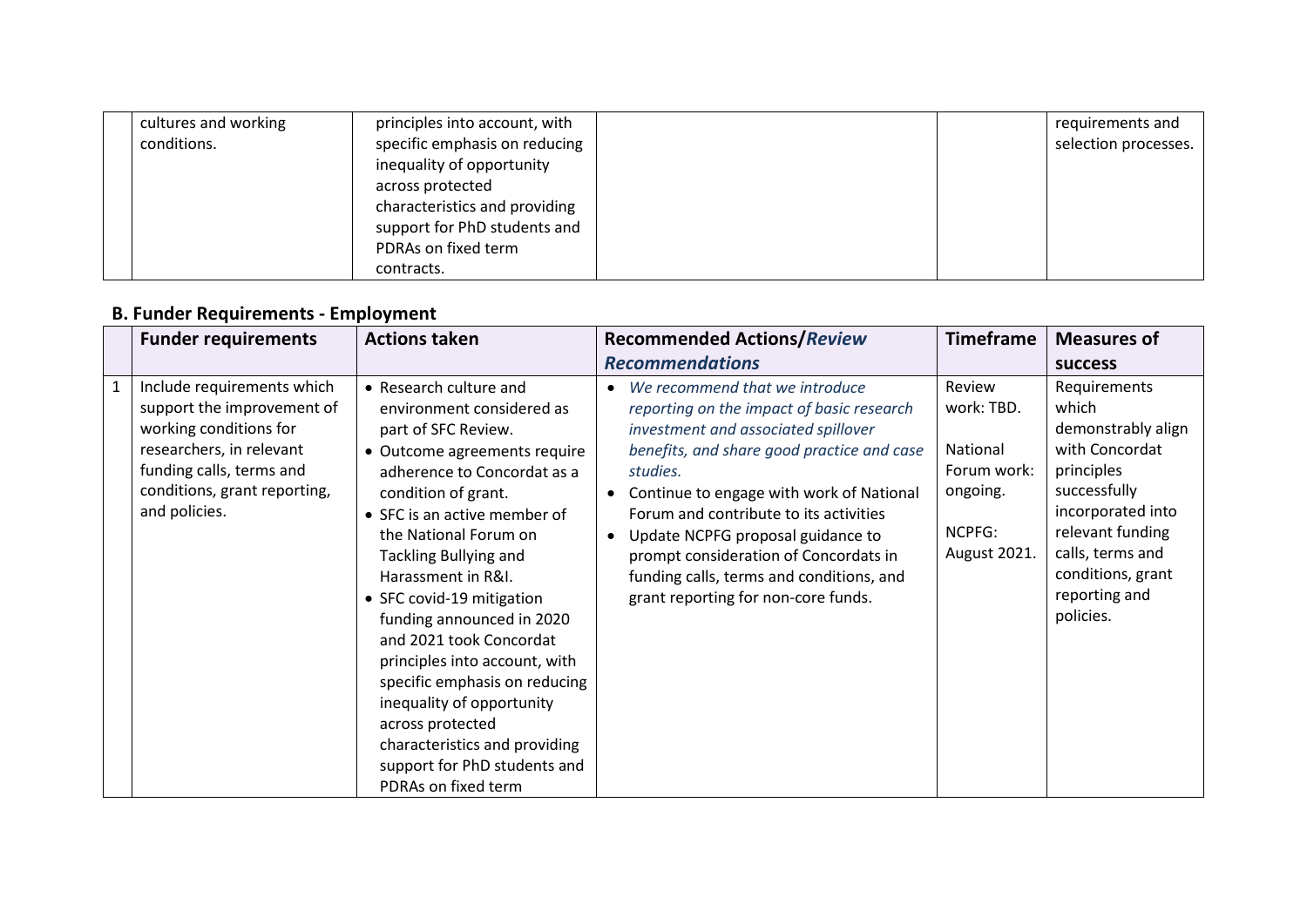|                |                                                                                                                                                                                                         | contracts.                                                                                                                                                                                                                                                                                                                                                                                                                                   |                                                                                                                                                                                                                                                                                                                                                                                                                                                                                                                                                                                                                                     |                                                                                                   |                                                                                                                                                                                                                                              |
|----------------|---------------------------------------------------------------------------------------------------------------------------------------------------------------------------------------------------------|----------------------------------------------------------------------------------------------------------------------------------------------------------------------------------------------------------------------------------------------------------------------------------------------------------------------------------------------------------------------------------------------------------------------------------------------|-------------------------------------------------------------------------------------------------------------------------------------------------------------------------------------------------------------------------------------------------------------------------------------------------------------------------------------------------------------------------------------------------------------------------------------------------------------------------------------------------------------------------------------------------------------------------------------------------------------------------------------|---------------------------------------------------------------------------------------------------|----------------------------------------------------------------------------------------------------------------------------------------------------------------------------------------------------------------------------------------------|
| $\overline{2}$ | Review the impact of<br>relevant funding call<br>requirements on researchers'<br>employment, particularly in<br>relation to career progression<br>and lack of job security.                             | Employment conditions,<br>career progression and job<br>security issues considered as<br>part of SFC review work.<br>• SFC covid-19 mitigation<br>funding announced in 2020<br>and 2021 took Concordat<br>principles into account, with<br>specific emphasis on<br>reducing inequality of<br>opportunity across<br>protected characteristics<br>and providing support for<br>PhD students and PDRAs on<br>fixed term contracts.              | • SFC will commission the sector to develop a<br>blueprint for establishing a positive<br>research culture in Scotland and instigate a<br>broader debate that explores and defines<br>good practice.<br>We recommend that we introduce<br>$\bullet$<br>reporting on the impact of basic research<br>investment and associated spillover<br>benefits, and share good practice and case<br>studies.<br>Engage with other funders (e.g. UKRI) and<br>$\bullet$<br>relevant stakeholders regarding their work<br>within this space to standardise processes<br>and expectations                                                         | Review<br>work: TBD.<br>Engagement<br>with other<br>funders:<br>ongoing and<br>as<br>appropriate. | Good researcher<br>development<br>practice defined<br>and incorporated<br>within SFC policies<br>and practices.                                                                                                                              |
| $\overline{3}$ | Support institutions to<br>develop policies and<br>frameworks to promote<br>sustainable employment<br>arrangements and enhance<br>job security, and provide<br>opportunities for career<br>progression. | Employment conditions,<br>$\bullet$<br>career progression and job<br>security issues considered as<br>part of SFC review work.<br>• SFC covid-19 mitigation<br>funding announced in 2020<br>and 2021 took Concordat<br>principles into account, with<br>specific emphasis on<br>reducing inequality of<br>opportunity across<br>protected characteristics<br>and providing support for<br>PhD students and PDRAs on<br>fixed term contracts. | SFC will commission the sector to develop a<br>$\bullet$<br>blueprint for establishing a positive<br>research culture in Scotland and instigate a<br>broader debate that explores and defines<br>good practice.<br>We recommend that we introduce<br>$\bullet$<br>reporting on the impact of basic research<br>investment and associated spillover<br>benefits, and share good practice and case<br>studies.<br>We recommend better ways to support the<br>$\bullet$<br>postgraduate research student experience<br>by:<br>a) Introducing greater accountability<br>from institutions for our Research<br>Postgraduate Grant (RPG). | Review<br>work: TBD.                                                                              | Good researcher<br>development<br>practice defined<br>and incorporated<br>within SFC policies<br>and practices.<br>Evidence developed<br>on value of PGRs to<br>our economy and<br>society and used to<br>inform SFC policy<br>and practice. |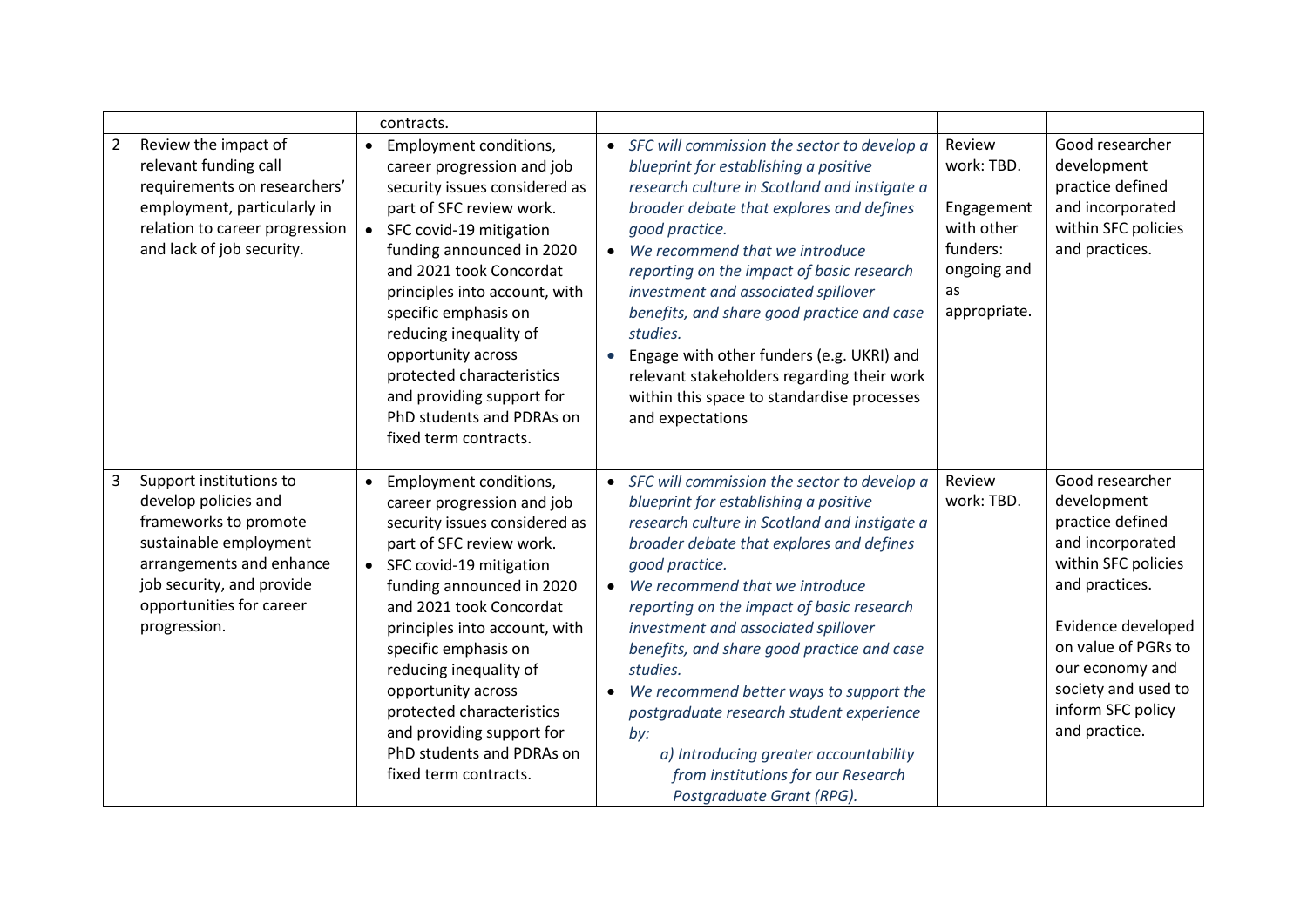|   |                                                                                                                                                 |                                                                                                                                                                                               | b) Restating the purpose of the RPG to<br>include support for postgraduates to<br>acquire the skills to develop careers<br>in or outside of academia, and to<br>support collaboration between<br>universities in areas of researcher<br>support and development.<br>c) Articulating better the value of<br>postgraduate researchers (PGRs) to<br>our economy and society, inside and<br>out with academia. This will link to<br>work underway within UKRI.<br>d) Building our evidence base, and<br>exploring how we can better track<br>the destinations of early career<br>researchers trained in Scotland, as<br>part of articulating the value that<br>PGRs bring to our society and<br>economy.<br>e) Creating a national Graduate School<br>programme by consolidating our<br>current support across many strands<br>of activity in this area to develop<br>communities that foster<br>collaboration and a positive culture. |                      |  |
|---|-------------------------------------------------------------------------------------------------------------------------------------------------|-----------------------------------------------------------------------------------------------------------------------------------------------------------------------------------------------|------------------------------------------------------------------------------------------------------------------------------------------------------------------------------------------------------------------------------------------------------------------------------------------------------------------------------------------------------------------------------------------------------------------------------------------------------------------------------------------------------------------------------------------------------------------------------------------------------------------------------------------------------------------------------------------------------------------------------------------------------------------------------------------------------------------------------------------------------------------------------------------------------------------------------------|----------------------|--|
| 4 | Consider the balance of their<br>relevant funding streams in<br>providing access to research<br>funding and its impact at all<br>career levels. | • Considered as part of SFC<br>review work, and REG/RPG<br>review work.<br>• SFC covid-19 mitigation<br>funding announced in 2020<br>and 2021 took Concordat<br>principles into account, with | • SFC will commission the sector to develop a<br>blueprint for establishing a positive<br>research culture in Scotland and instigate a<br>broader debate that explores and defines<br>good practice.<br>REG/RPG review work is currently ongoing<br>within this space.                                                                                                                                                                                                                                                                                                                                                                                                                                                                                                                                                                                                                                                             | Review<br>work: TBD. |  |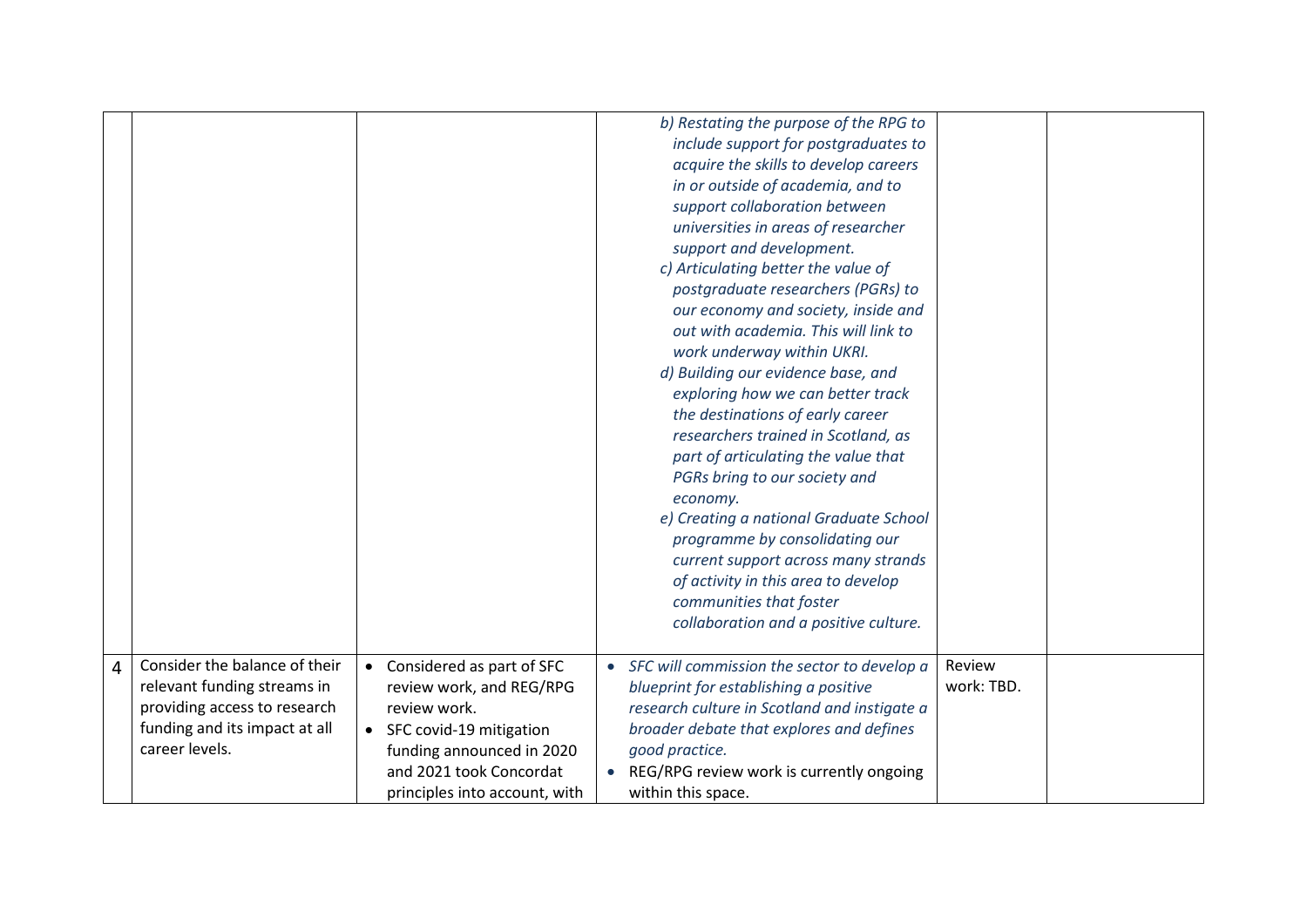| specific emphasis on      |  |
|---------------------------|--|
| reducing inequality of    |  |
| opportunity across        |  |
| protected characteristics |  |
| and providing support for |  |
| PhD students and PDRAs on |  |
| fixed term contracts.     |  |

## **C. Funder Requirements - Professional and career development**

|                | <b>Funder requirements</b>                                                                                                                                                                                                                                                                                                                             | <b>Actions taken</b>                                                               | <b>Recommended Actions/Review</b>                                                                                                                                          | <b>Timeframe</b>    | <b>Measures of</b>                                                                                                                                                                                          |
|----------------|--------------------------------------------------------------------------------------------------------------------------------------------------------------------------------------------------------------------------------------------------------------------------------------------------------------------------------------------------------|------------------------------------------------------------------------------------|----------------------------------------------------------------------------------------------------------------------------------------------------------------------------|---------------------|-------------------------------------------------------------------------------------------------------------------------------------------------------------------------------------------------------------|
|                |                                                                                                                                                                                                                                                                                                                                                        |                                                                                    | <b>Recommendations</b>                                                                                                                                                     |                     | <b>SUCCESS</b>                                                                                                                                                                                              |
| $\mathbf{1}$   | Incorporate specific<br>professional development<br>requirements in relevant<br>funding calls, terms and<br>conditions, grant reporting,<br>and policies. This should<br>include researchers'<br>engagement in a minimum of<br>10 days' professional<br>development pro rata per<br>year, and evidence of<br>effective career development<br>planning. | • Outcome agreements require<br>adherence to Concordat as a<br>condition of grant. | Update NCPFG proposal guidance to<br>$\bullet$<br>prompt consideration of Concordats in<br>funding calls, terms and conditions, and<br>grant reporting for non-core funds. | August 2021         | Requirements<br>which<br>demonstrably align<br>with Concordat<br>principles<br>successfully<br>incorporated into<br>relevant funding<br>calls, terms and<br>conditions, grant<br>reporting and<br>policies. |
| $\overline{2}$ | <b>Embed the Concordat</b><br>Principles and researcher<br>development into research<br>assessment strategies and<br>processes.                                                                                                                                                                                                                        | $n/a$ – SFC not involved in<br>research project funding                            | n/a                                                                                                                                                                        | n/a                 | n/a                                                                                                                                                                                                         |
| 3              | Acknowledge that a large<br>proportion of the researchers                                                                                                                                                                                                                                                                                              | • Considered as part of SFC<br>review work.                                        | SFC will commission the sector to develop a<br>$\bullet$<br>blueprint for establishing a positive                                                                          | Review<br>work: TBD | Good researcher<br>development                                                                                                                                                                              |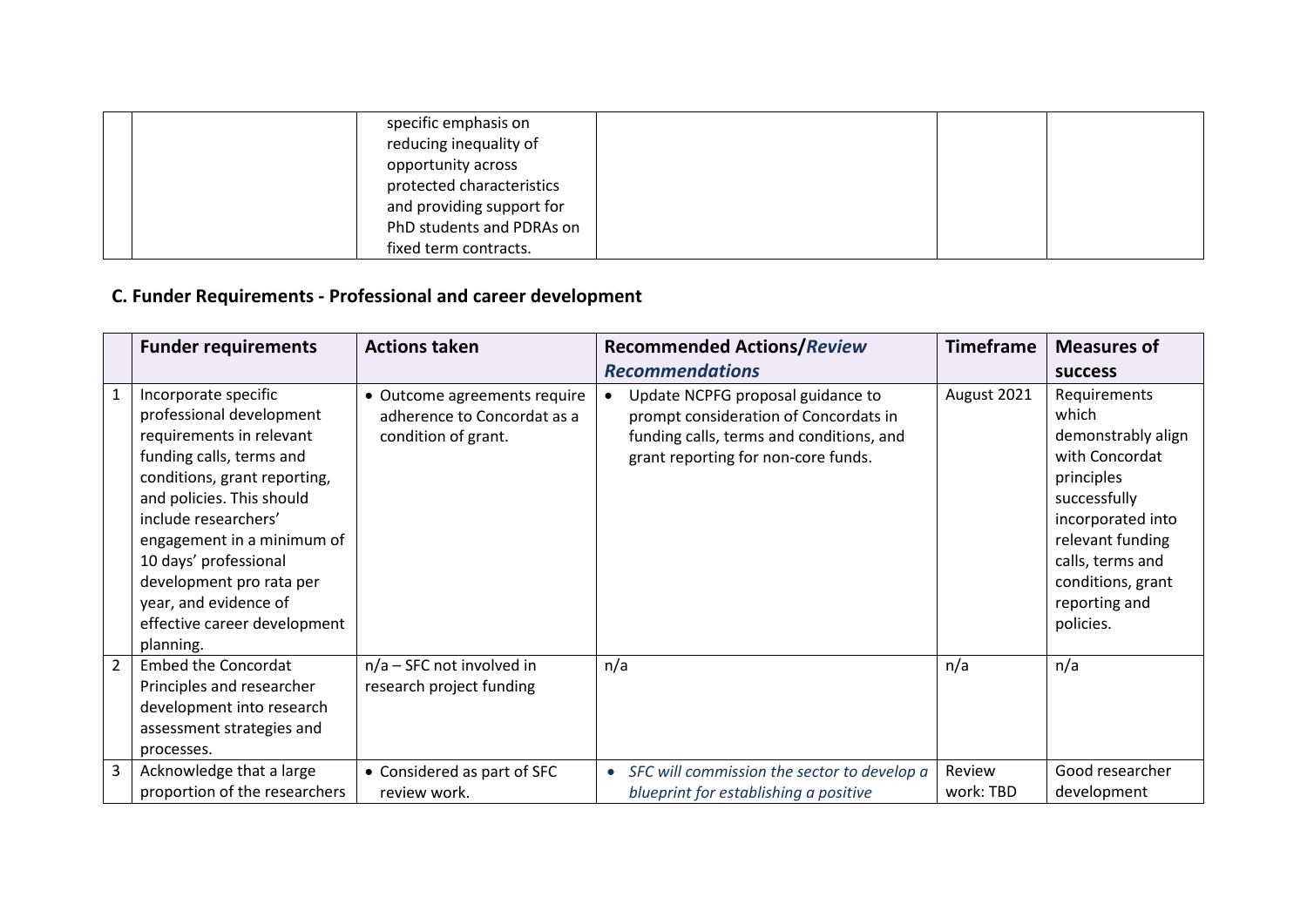| they fund will move on to  | research culture in Scotland and instigate a        | practice defined    |
|----------------------------|-----------------------------------------------------|---------------------|
| careers beyond academia,   | broader debate that explores and defines            | and incorporated    |
| and consider how they can  | good practice.                                      | within SFC policies |
| encourage and support this | We recommend that we introduce<br>$\bullet$         | and practices.      |
| within their remit.        | reporting on the impact of basic research           | Evidence developed  |
|                            | investment and associated spillover                 | on value of PGRs to |
|                            | benefits, and share good practice and case          | our economy and     |
|                            | studies.                                            | society and used to |
|                            | We recommend developing better ways to<br>$\bullet$ | inform SFC policy   |
|                            | support the postgraduate research student           | and practice.       |
|                            | experience by:                                      |                     |
|                            | a) Introducing greater accountability               |                     |
|                            | from institutions for our Research                  |                     |
|                            | Postgraduate Grant (RPG).                           |                     |
|                            | b) Restating the purpose of the RPG to              |                     |
|                            | include support for postgraduates to                |                     |
|                            | acquire the skills to develop careers               |                     |
|                            | in or outside of academia, and to                   |                     |
|                            | support collaboration between                       |                     |
|                            | universities in areas of researcher                 |                     |
|                            | support and development.                            |                     |
|                            | c) Articulating better the value of                 |                     |
|                            | postgraduate researchers (PGRs) to                  |                     |
|                            | our economy and society, inside and                 |                     |
|                            | out with academia. This will link to                |                     |
|                            | work underway within UKRI.                          |                     |
|                            | d) Building our evidence base, and                  |                     |
|                            | exploring how we can better track                   |                     |
|                            | the destinations of early career                    |                     |
|                            | researchers trained in Scotland, as                 |                     |
|                            | part of articulating the value that                 |                     |
|                            | PGRs bring to our society and                       |                     |
|                            | economy.                                            |                     |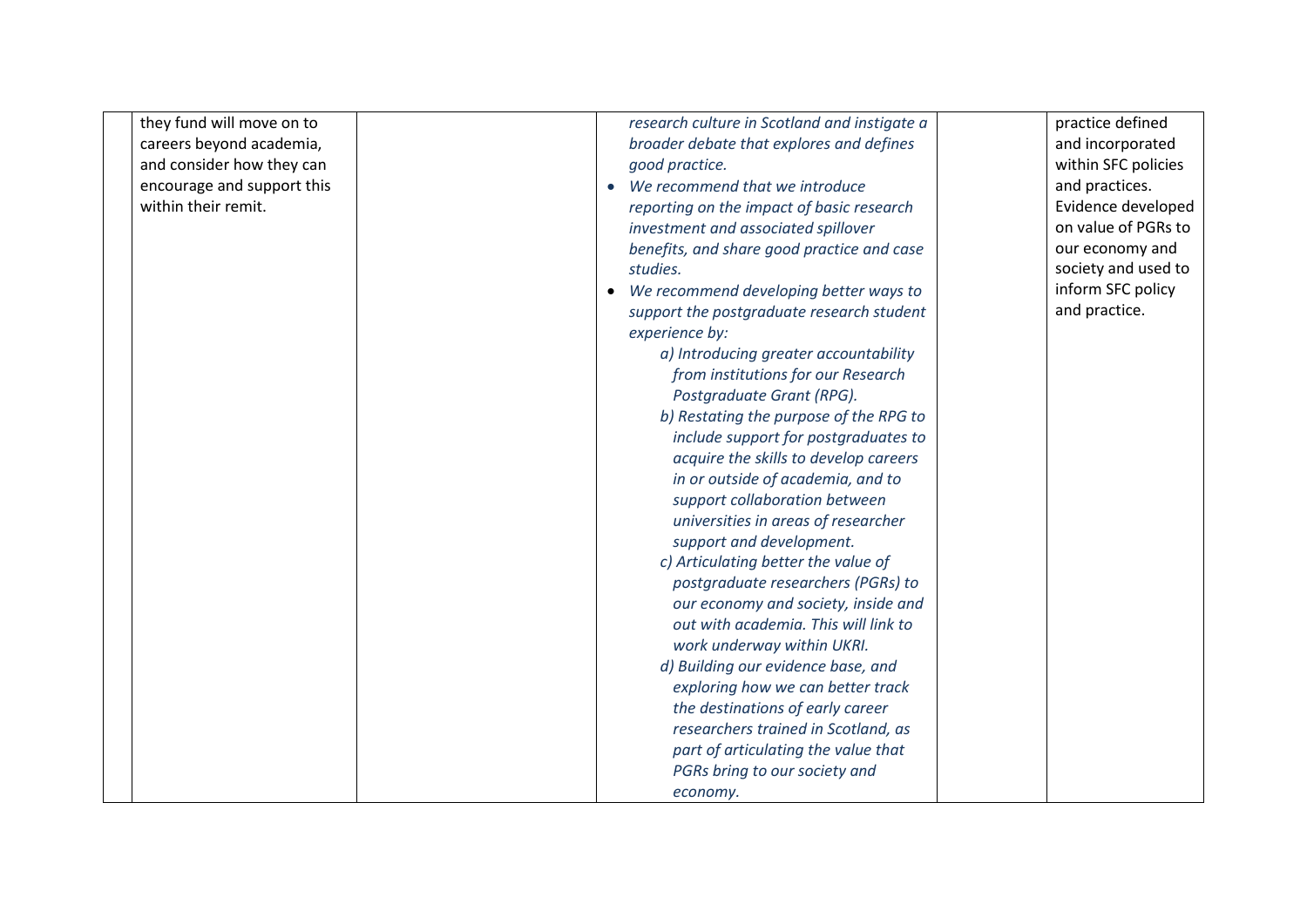|  | e) Creating a national Graduate School<br>programme by consolidating our<br>current support across many strands<br>of activity in this area to develop<br>communities that foster<br>collaboration and a positive culture. |  |
|--|----------------------------------------------------------------------------------------------------------------------------------------------------------------------------------------------------------------------------|--|
|  |                                                                                                                                                                                                                            |  |

## **D. Signatory Requirements**

|    | <b>Signatory</b>                                                                                                                                                                                        | <b>Actions taken</b>                                                                                                                                                                                                                                   | <b>Recommended Actions/Review</b>                                                                    | <b>Timeframe</b> | <b>Measures of</b>                                                                                                       |
|----|---------------------------------------------------------------------------------------------------------------------------------------------------------------------------------------------------------|--------------------------------------------------------------------------------------------------------------------------------------------------------------------------------------------------------------------------------------------------------|------------------------------------------------------------------------------------------------------|------------------|--------------------------------------------------------------------------------------------------------------------------|
|    | <b>Responsibilities</b>                                                                                                                                                                                 |                                                                                                                                                                                                                                                        | <b>Recommendations</b>                                                                               |                  | <b>SUCCESS</b>                                                                                                           |
| 1. | Raise the visibility of the<br>Concordat and champion its<br>Principles within their<br>organisation at all levels.                                                                                     | SFC webpage makes a public<br>commitment to the Concordat.<br>Outcome agreement guidance<br>includes requirement to<br>comply with Concordat.                                                                                                          | Incorporate Concordat principles into<br>relevant Review implementation work.                        | Review: TBD      | SFC's commitment<br>to the concordat is<br>embedded in policy<br>and practice and<br>visible across the<br>organisation. |
| 2. | Identify a senior manager<br>champion and associated<br>group with relevant<br>representation from across<br>the organisation with<br>responsibility for annual<br>review and reporting on<br>progress. | Dr Cat Ball appointed as Senior<br>Manager Champion, to ensure<br>integration with review<br>implementation work.<br>Research team within R&I<br>directorate responsible for<br>producing annual review.<br>Progress reporting done via OA<br>process. | R&I research team to coordinate across SFC<br>to produce annual review and reporting on<br>progress. | Yearly           | Annual review<br>published yearly on<br>SFC website.                                                                     |
| 3. | For organisations employing<br>researchers, ensure that<br>they are formally<br>represented in developing<br>and monitoring                                                                             | n/a                                                                                                                                                                                                                                                    | Review as appropriate                                                                                | Ongoing          |                                                                                                                          |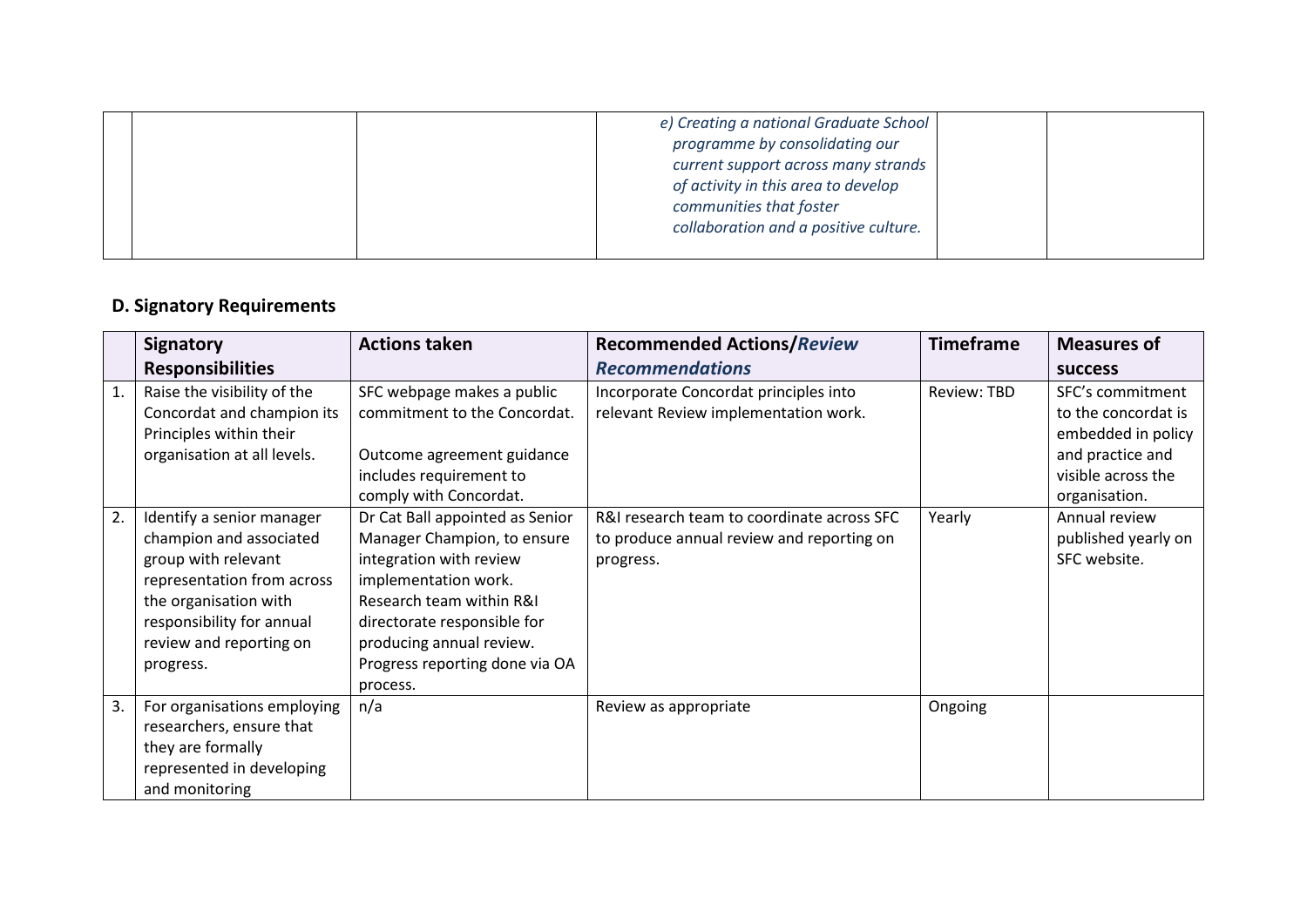|    | organisational efforts to<br>implement the Concordat<br>Principles.                                                                                                                                                                          |                                                                                                                                                                        |                                                                                                                                                                                                  |                                                                                                               |                                                                                                   |
|----|----------------------------------------------------------------------------------------------------------------------------------------------------------------------------------------------------------------------------------------------|------------------------------------------------------------------------------------------------------------------------------------------------------------------------|--------------------------------------------------------------------------------------------------------------------------------------------------------------------------------------------------|---------------------------------------------------------------------------------------------------------------|---------------------------------------------------------------------------------------------------|
| 4. | Undertake a gap analysis to<br>compare their policies and<br>practice against the<br>Concordat Principles.                                                                                                                                   |                                                                                                                                                                        | Incorporate Concordat into policy and<br>process documents as part of review<br>implementation work.<br>Following this, research team to schedule<br>regular review of SFC policies/processes to | Review work:<br><b>TBD</b><br>Review of<br>policies: yearly,<br>to feed into                                  | SFC policies and<br>practice are aligned<br>with Concordat<br>principles.                         |
|    |                                                                                                                                                                                                                                              |                                                                                                                                                                        | ensure compliance with Concordat.                                                                                                                                                                | annual<br>statement.                                                                                          |                                                                                                   |
|    | 5.<br>Draw up and publish an<br>action plan within a year of<br>signing up to Concordat.                                                                                                                                                     | Draft action plan presented to<br>RKEC in December 2020.                                                                                                               | Publish revised action plan on SFC website.                                                                                                                                                      | August 2021,<br>with revised<br>plan published<br>after relevant<br>review<br>implementation<br>work complete | Action plan<br>published and<br>clearly visible on<br>SFC website.                                |
|    | 6.<br>Set up processes for<br>systematically and regularly<br>gathering the views of the<br>researchers they fund or<br>employ, to inform and<br>improve the organisation's<br>approach to and progress<br>on implementing the<br>Concordat. | $n/a$ – researchers not directly<br>funded/employed via SFC                                                                                                            | n/a                                                                                                                                                                                              | n/a                                                                                                           | n/a                                                                                               |
| 7. | Produce an annual report to<br>their governing body or<br>equivalent authority, which<br>includes their strategic<br>objectives, measures of<br>success, implementation                                                                      | Revised action plan, including<br>progress against Concordat<br>principles presented to RKEC in<br>August 2021, updated in line<br>with SFC review<br>recommendations. | Present annual report to RKEC and publish<br>report on SFC website.<br>Revise implementation plan following review<br>implementation work.                                                       | Annual report:<br>Yearly<br>Updated action<br>plan: TBD                                                       | Annual report,<br>including strategic<br>objectives,<br>measures of<br>success,<br>implementation |